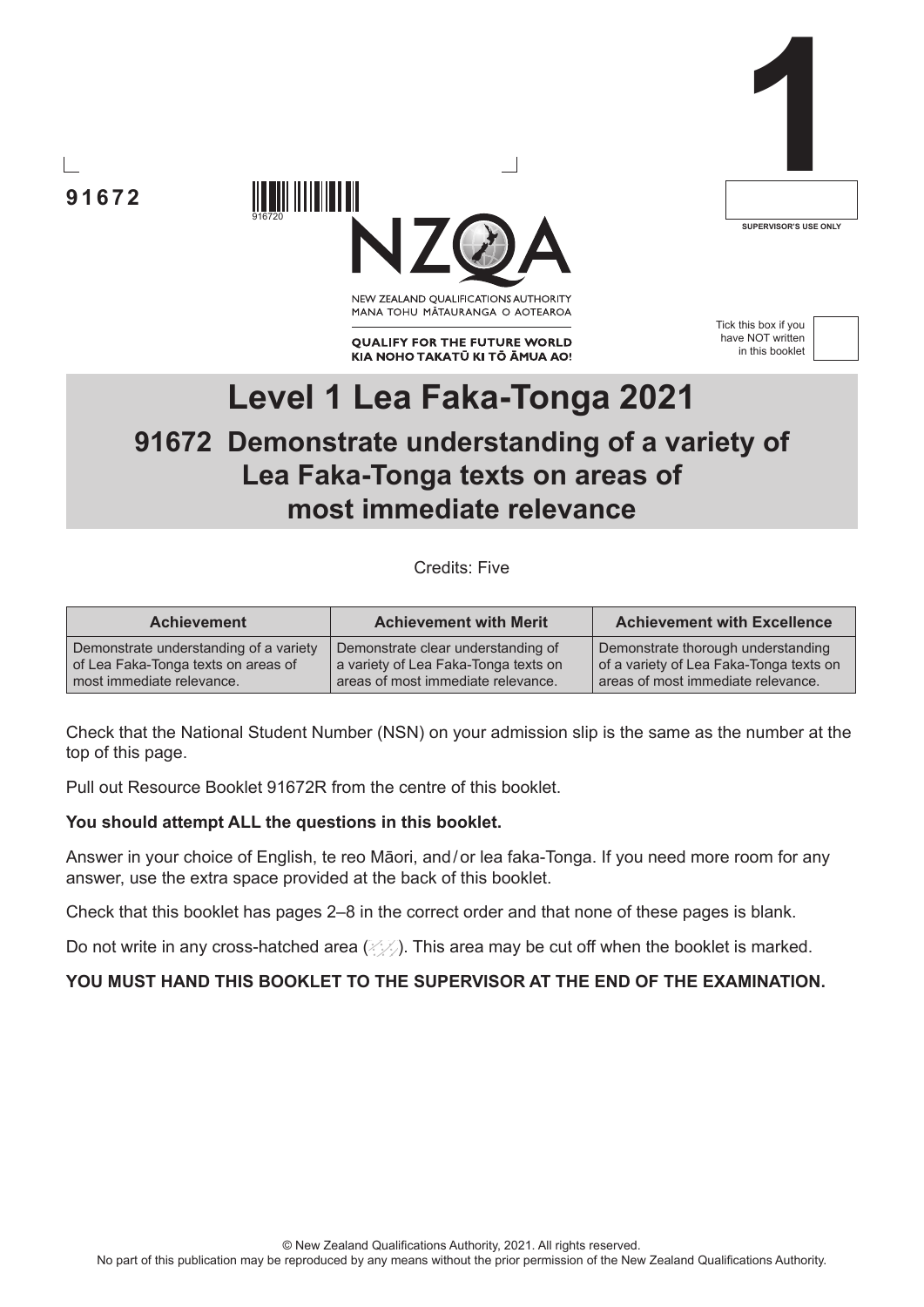# **QUESTION ONE:** *Maau* **(Poem)**

Read Text A on pages 2 and 3 of the resource booklet.

(a) *Fakamatalaʻi e fatongia ʻo e mehekitanga´ ki he fāmili ʻo Tiale´.* Describe the role Tiale's mehekitanga plays in her family's life.

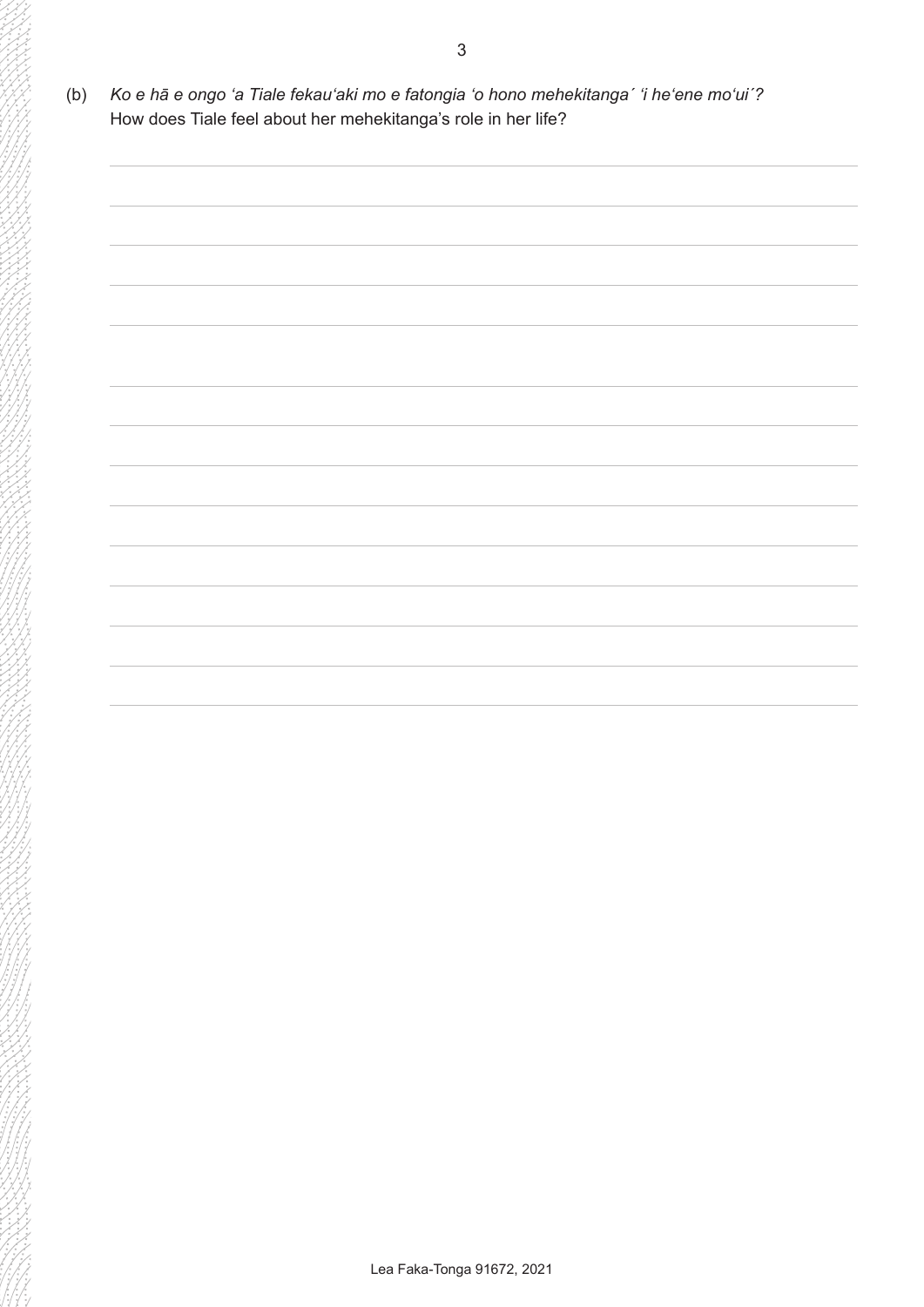### **QUESTION TWO:** *Ko e muna pē* **(Fantasy story)**

Read Text B on page 4 of the resource booklet.

(a) *Fakamatalaʻi e palopalema naʻe hoko´ pea ko e hā e 'uhinga naʻe hoko ai´?* Explain what the problem was and why it happened.

(b) *Ko e hā hono 'uhinga ne 'ikai lava ai 'a Laki mo Moli 'o solova e palopalema´ 'iate kinaua pee´?* Why could Laki and Moli not solve this problem on their own?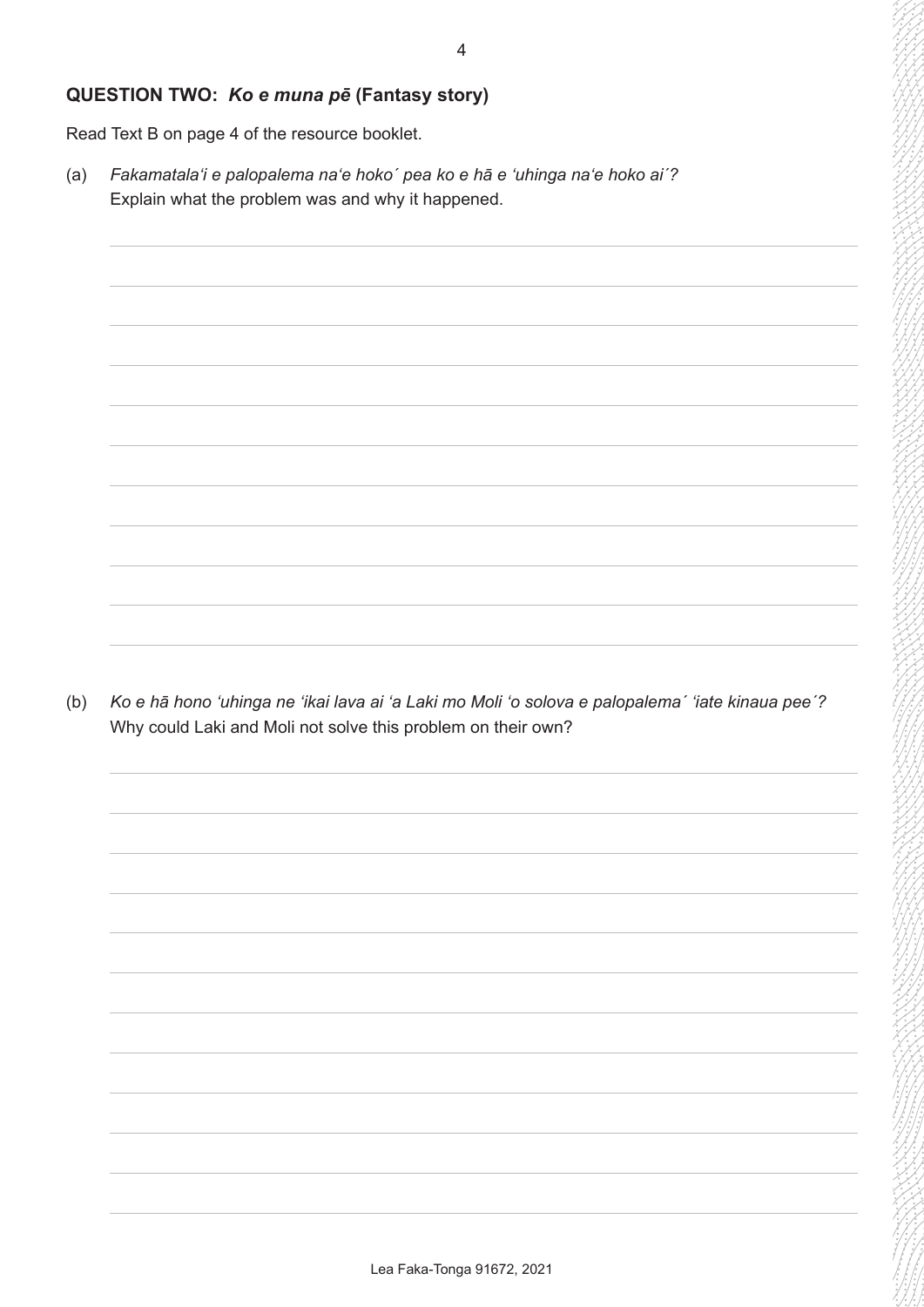(c) *Ko e hā haʻo lau fekauʻaki mo e akonaki 'a e fakamaau´? Tohi mai ha ngaahi 'uhinga.* What is your opinion of the judge's advice? Give reasons.

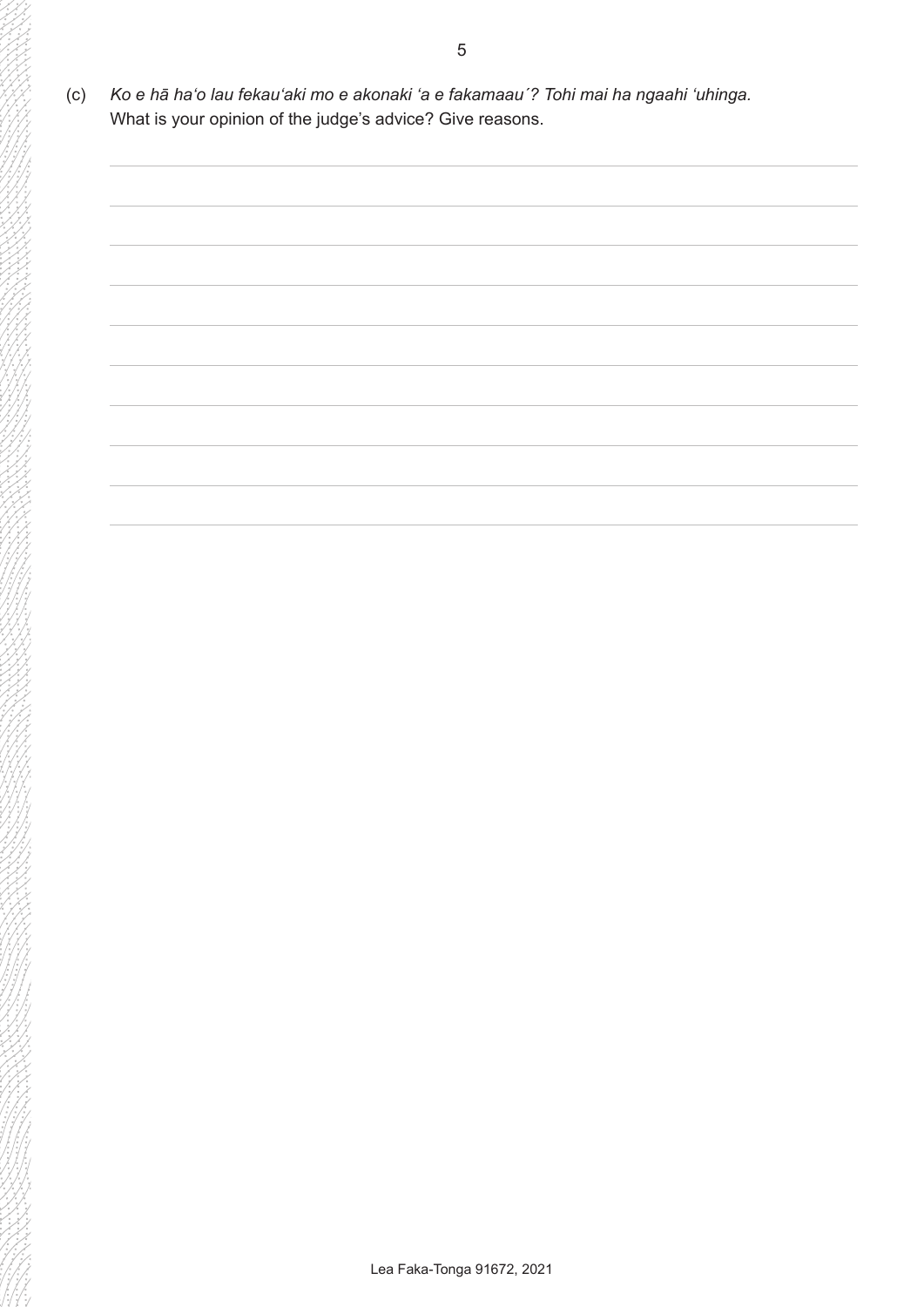## **QUESTION THREE:** *Tohi noa* **(Diary entry)**

Read Text C on page 5 of the resource booklet.

(a) *Ko e hā e meʻa naʻe faʻa fakakaukau ki ai ʻa Sela ʻi he taimi naʻa´ ne palani ai hono ʻaho fāʻeleʻi´?* What did Sela need to think about in planning her birthday?



(b) *ʻOku ke pehē naʻe fiefia ʻa Sela ʻi he meʻa kotoa naʻe hoko ʻi hono ʻaho fāʻeleʻi´? Fakamatalaʻi e ʻuhinga ʻo ʻene fiefia´ pē ko e ʻuhinga naʻe ʻikai fiefia ai´.* Considering everything that happened during the day, do you think Sela was happy with her birthday celebration? Explain why, or why not.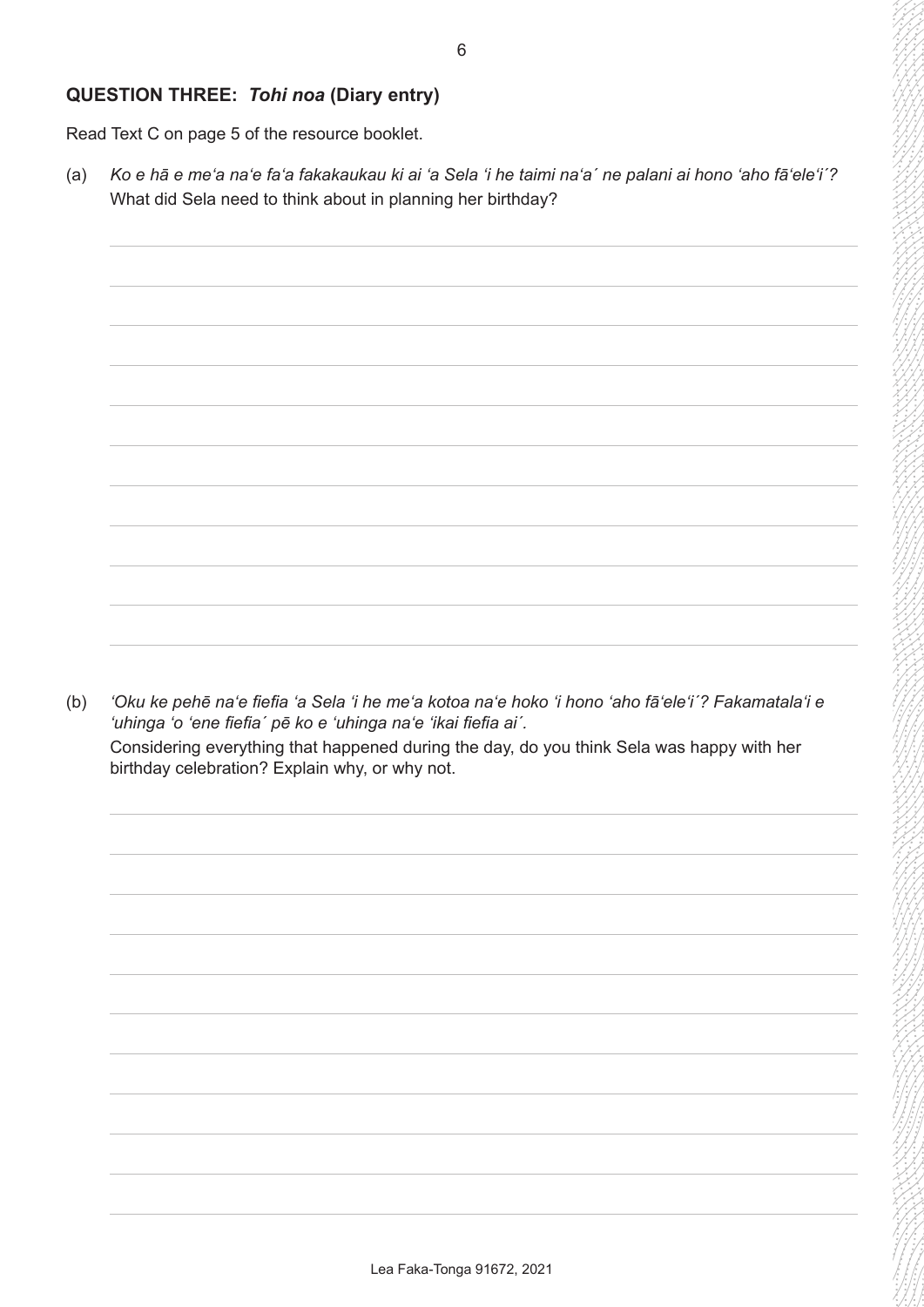|                    | Extra space if required.                    |  |
|--------------------|---------------------------------------------|--|
| QUESTION<br>NUMBER | Write the question number(s) if applicable. |  |
|                    |                                             |  |
|                    |                                             |  |
|                    |                                             |  |
|                    |                                             |  |
|                    |                                             |  |
|                    |                                             |  |
|                    |                                             |  |
|                    |                                             |  |
|                    |                                             |  |
|                    |                                             |  |
|                    |                                             |  |
|                    |                                             |  |
|                    |                                             |  |
|                    |                                             |  |
|                    |                                             |  |
|                    |                                             |  |
|                    |                                             |  |
|                    |                                             |  |
|                    |                                             |  |
|                    |                                             |  |
|                    |                                             |  |
|                    |                                             |  |
|                    |                                             |  |
|                    |                                             |  |
|                    |                                             |  |
|                    |                                             |  |
|                    |                                             |  |
|                    |                                             |  |